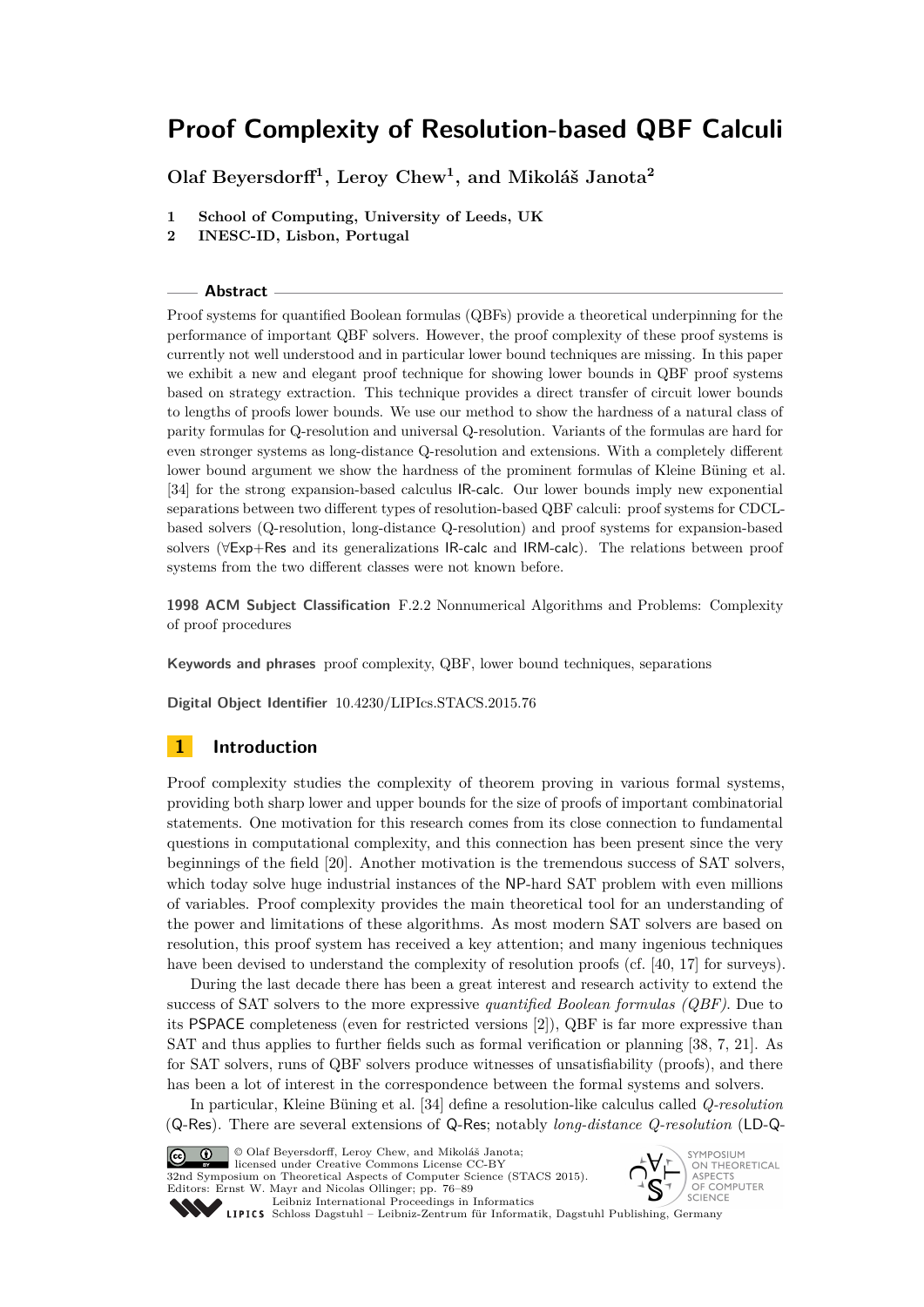Res) [\[3\]](#page-12-5), which is more powerful than the standard Q-Res [\[22\]](#page-13-4). Q-Res and its extensions are important as they model QBF solving based on CDCL [\[24\]](#page-13-5). While Q-Res can only resolve on existential variables, the proof system QU-Res, introduced by Van Gelder [\[43\]](#page-13-6), also allows to resolve on universal variables. Combining universal and long-distance Q-resolution, Balabanov et al. [\[4\]](#page-12-6) recently considered the system  $LQU^{+}$ -Res. Apart from CDCL, another main approach to QBF-solving is through *expansion of quantifiers* [\[14,](#page-12-7) [6,](#page-12-8) [28\]](#page-13-7). Recently, a proof system ∀Exp+Res was introduced with the motivation to trace expansion-based QBF solvers [\[29\]](#page-13-8). ∀Exp+Res also uses resolution, but is conceptually very different from Q-Res.

In the recent work [\[8\]](#page-12-9) two further proof systems *IR-calc* and *IRM-calc* are introduced, which unify the CDCL and expansion based approaches in the sense that IR-calc simulates both Q-Res and ∀Exp+Res. The system IRM-calc enhances IR-calc and additionally simulates long-distance Q-resolution. While IR-calc and IRM-calc are quite powerful, they still preserve the property of strategy extraction, which is important for verifying runs of QBF solvers.

In general, it is fair to say that the complexity and relations between QBF proof systems are not well understood. In particular, in sharp contrast to propositional proof complexity, we currently lack lower bound techniques for QBF proof systems.<sup>[1](#page-1-0)</sup>

## **Our contributions**

In this paper we aim towards a significantly better understanding of proof complexity of QBF proof systems. Our main contributions are the following:

**1. A new lower bound method based on strategy extraction.** We exhibit a new method to obtain lower bounds to the proof size in QBF proof systems, which directly allows to transfer circuit lower bounds to size of proof lower bounds. This method is based on the property of *strategy extraction*, which is known to hold for many resolution-based QBF proof systems. A QBF proof system has strategy extraction if given a refutation of a false QBF  $\varphi$ it is possible to efficiently compute a winning strategy for the universal player for  $\varphi$ .

The basic idea of our method is both conceptually simple and elegant: If we know that a family  $\varphi_n$  of false QBFs requires large winning strategies, then proofs of  $\varphi_n$  must be large in all proof systems with feasible strategy extraction. Now we need suitable formulas  $\varphi_n$ . Starting with a language  $L$  – for which we know (or conjecture) circuit lower bounds – we construct a family of false QBFs  $\varphi_n$  such that every winning strategy of the universal player for  $\varphi_n$  will have to compute *L* for inputs of length *n*. Consequently, a circuit lower bound for *L* directly translates into a lower bound for the winning strategy and therefore the proof size.

This immediately implies conditional lower bounds. However, if carefully implemented, our method also yields *unconditional lower bounds*. For Q-Res (and QU-Res) it is known that strategy extraction is computationally easy [\[3\]](#page-12-5); it is in fact possible in  $AC^0$  as we verify here. Using the hardness of parity for  $AC^0$  we can therefore construct formulas  $\mathbb{Q}$ PARITY<sub>n</sub> that require exponential-size proofs in Q-Res (and QU-Res).

Conceptually, our lower bound method via strategy extraction is similar to the feasible interpolation technique [\[35\]](#page-13-9), which is one of the most successful techniques in classical proof complexity. In feasible interpolation, circuit lower bounds are also translated into proof size lower bounds. However, feasible interpolation only works for formulas of a special syntactic

<span id="page-1-0"></span>We note the very recent game technique for tree-like Q-Res [\[9\]](#page-12-10), inspired by [\[10,](#page-12-11) [11,](#page-12-12) [12\]](#page-12-13). Further, [\[5\]](#page-12-14) introduces a technique that lifts *known* hardness results for Q-Res to stronger systems by modifying the formula. We use that idea in Sec. [5.](#page-9-0)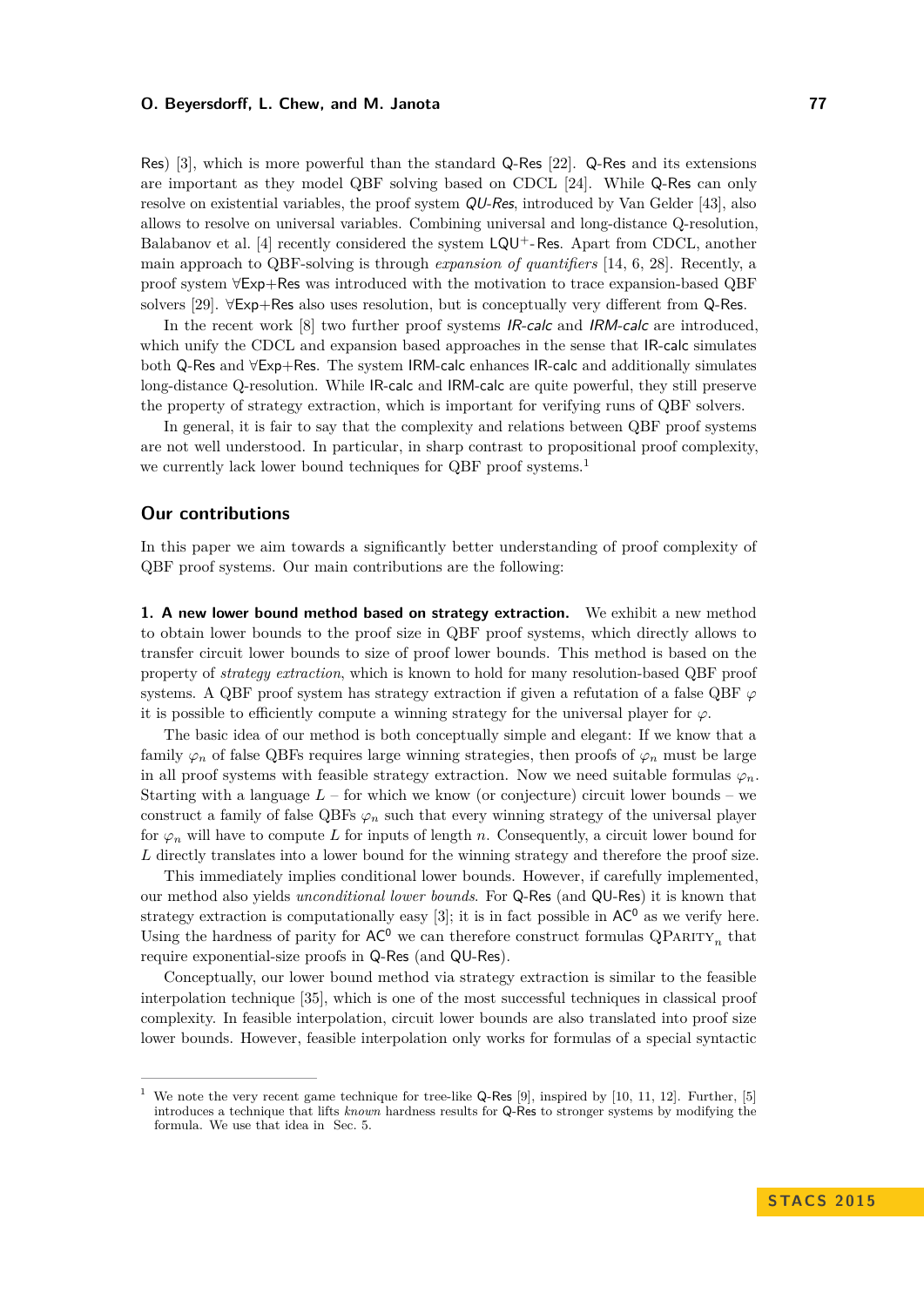<span id="page-2-0"></span>

**Figure 1** The simulation order of QBF resolution systems (references in the table below).

form, while our technique directly applies to arbitrary languages. It is a long-standing belief in the proof complexity community that there exists a direct connection between progress for showing lower bounds in circuit complexity and for proof systems (cf. [\[19\]](#page-12-15)). For QBF proof systems our technique makes such a connection very explicit.

**2. Lower bounds for QBF proof systems.** Our new lower bound method directly gives a new lower bound for Q-Res for the parity formulas. In addition, we transfer this lower bound to the stronger systems LD-Q-Res and QU-Res by arguing that neither long-distance nor universal resolution gives any advantage on a suitable modification of the parity formulas.

For the strong system IR-calc from [\[8\]](#page-12-9) we show that the strategy extraction method is not

|                | Simulation/Separation |                |    | Incomparable        |
|----------------|-----------------------|----------------|----|---------------------|
| 1              | $\left[31\right]$     | [31]           |    | $10 $ [30], Cor. 16 |
| $\overline{2}$ | by Def.               | [16]           | 11 | [4]                 |
| 3              | $\lceil 8 \rceil$     | [30], [8]      | 12 | Cor. 8, Cor. 24     |
| 4              | [8]                   | Cor. 16        | 13 | Cor. 8, Cor. 24     |
| 5              | by Def.               | [22]           |    |                     |
| 6              | by Def.               | [43]           |    |                     |
|                | by Def.               | $[8]$ , Cor. 8 |    |                     |
| 8              | [8]                   | Cor. 24        |    |                     |
| 9              | by Def.               | 4              |    |                     |

directly applicable (at least for unconditional bounds in the way we use it here). However, we use a completely different lower bound argument to obtain an exponential lower bound for the well-known formulas KBKF(*t*) of Kleine Büning, Karpinski and Flögel [\[34\]](#page-13-2) in IR-calc. In the same work [\[34\]](#page-13-2), where Q-Res was introduced, these formulas were suggested as hard formulas for Q-Res. In fact, a number of further separations of QBF proof systems builds on this [\[22,](#page-13-4) [4\]](#page-12-6). Here we show in a technically involved counting argu-

ment that the formulas are even hard for IR-calc. As IR-calc simulates Q-Res [\[8\]](#page-12-9) we obtain as a by-product a formal proof of the hardness of KBKF(*t*) in Q-Res.

**3. Separations between QBF proof systems.** Our lower bounds imply a number of new separations and incomparability results. The two main new results are: *(i)* IR-calc *does not simulate* LD-Q-Res; *(ii)* LQU<sup>+</sup>-Res *does not simulate*  $\forall$ Exp+Res. Both are in fact exponential separations. Item (i) is obtained from the lower bound for  $KBKF(t)$ , while (ii) follows from the lower bound on a variant of the parity formulas. In contrast to separations by  $KBKF(t)$ , all separations derived from (ii) even hold for formulas of bounded quantifier complexity. Together with previous simulation results these imply many further separations.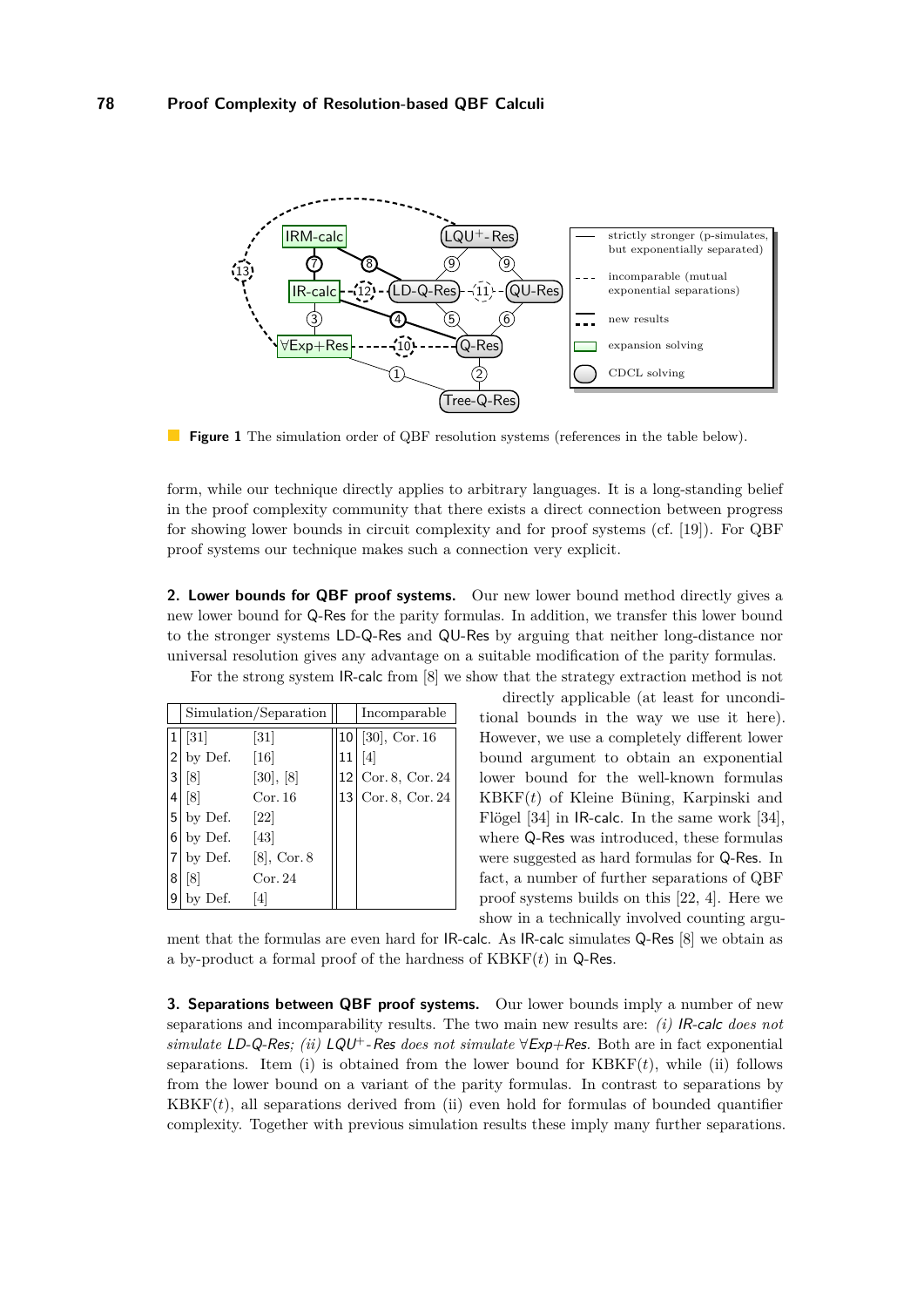Figure [1](#page-2-0) depicts the simulation order of QBF resolution systems together with the separations. Combined with previous simulations and separations (cf. the table accompanying Fig. [1\)](#page-2-0) this yields an almost complete understanding of the simulation order of QBF resolution systems.

## **2 Preliminaries**

A *literal* is a Boolean variable or its negation. If *l* is a literal,  $\neg l$  denotes the complementary literal, i.e.  $\neg\neg x = x$ . A *clause* is a disjunction of literals and a *term* is a conjunction of literals. The empty clause is denoted by  $\perp$ , which is semantically equivalent to false. A formula in *conjunctive normal form* (CNF) is a conjunction of clauses. For a literal  $l = x$  or  $l = \neg x$ , we write var(*l*) for *x* and extend this notation to var(*C*) for a clause *C*.

<span id="page-3-0"></span>
$$
\frac{D \cup \{u\}}{D} \quad (\text{Axiom}) \quad \frac{D \cup \{u\}}{D} \quad (\forall \text{-Red}) \quad \frac{D \cup \{u^*\}}{D} \quad (\forall \text{-Red}^*)
$$

*C* is a clause in the matrix. Literal *u* is universal and  $\text{lv}(u) > \text{lv}(l)$  for all  $l \in D$ .

$$
\frac{C_1 \cup U_1 \cup \{x\}}{C_1 \cup C_2 \cup U} \quad \text{(Res)}
$$

We consider four instantiations of the Res-rule: **S**∃**R:** *x* is existential. If  $z \in C_1$ , then  $\neg z \notin C_2$ .  $U_1 = U_2 = U = \emptyset$ . **S**∀**R:** *x* is universal. Otherwise same conditions as S∃R. **L**∃**R:** *x* is existential. If *l*<sub>1</sub> ∈ *C*<sub>1</sub>, *l*<sub>2</sub> ∈ *C*<sub>2</sub>, var(*l*<sub>1</sub>) = var(*l*<sub>2</sub>) = *z* then *l*<sub>1</sub> = *l*<sub>2</sub> ≠  $z^*$ .  $U_1, U_2$  contain only universal literals with var $(U_1)$  = var( $U_2$ ). ind(*x*) < ind(*u*) for each  $u \in \text{var}(U_1)$ . If  $w_1 \in U_1, w_2 \in U_2$ ,  $var(w_1) = var(w_2) = u$  then  $w_1 =$  $\neg w_2, w_1 = u^* \text{ or } w_2 = u^*. \ U = \{u^* \mid u \in \text{var}(U_1)\}.$ **L**∀**R:** *x* is universal. Otherwise same conditions as L∃R. **Figure 2** The rules of CDCL-based proof systems.

*Quantified Boolean Formulas* (QBFs) [\[33\]](#page-13-12) extend propositional logic with quantifiers with the standard semantics that ∀*x.* Ψ is satisfied by the same truth assignments as  $\Psi[0/x] \wedge \Psi[1/x]$  and  $\exists x.\Psi$  as  $\Psi[0/x] \vee \Psi[1/x]$ . Unless specified otherwise, we assume that QBFs are in *closed prenex* form with a CNF *matrix*, i.e., we consider the form  $\mathcal{Q}_1 X_1 \ldots \mathcal{Q}_k X_k$ *.*  $\phi$ *, where*  $X_i$  are pairwise disjoint (ordered) sets of variables;  $\mathcal{Q}_i \in \{\exists, \forall\}$  and  $\mathcal{Q}_i \neq \mathcal{Q}_{i+1}$ . The formula  $\phi$  is in CNF and is defined only on variables  $X_1$  ∪  $\ldots$  ∪  $X_k$ . The propositional part  $\phi$  is called the *matrix* and the rest the *prefix*. If  $x \in X_i$ , we say that  $x$  is at *level i* and write  $\text{lv}(x) = i$ ; we write  $\text{lv}(l)$  for  $\text{lv}(\text{var}(l))$ . In con-

trast to the level, the *index*  $ind(x)$  provides the more detailed information on the actual position of x in the prefix, i.e. all variables are indexed by  $1, \ldots, n$  from left to right.

<span id="page-3-1"></span>
$$
\overline{\{l^{[\tau]} \mid l \in C, l \text{ exist.}\} \cup \{\tau(l) \mid l \in C, l \text{ univ.}\}} \text{ (Ax)}
$$
  
*C* is a clause from the matrix and  $\tau$  is an assignment  
to all universal variables.  

$$
\frac{C_1 \vee x^{\tau}}{C_1 \cup C_2} \text{ (Res)}
$$

**Figure 3** The rules of 
$$
\forall
$$
Exp+Res [31].

Often it is useful to think of a  $QBF \mathcal{Q}_1X_1 \ldots \mathcal{Q}_kX_k \phi$  as a *game* between the *universal* and the *existential player*. In the *i*-th step of the game, the player  $Q_i$  assigns values to all the variables  $X_i$ . The existential player wins the game iff the matrix *φ* evaluates to 1 under the assignment constructed in the game. The universal player wins iff the matrix *φ* evaluates to 0. Given a universal variable *u* with index *i*, a *strategy for*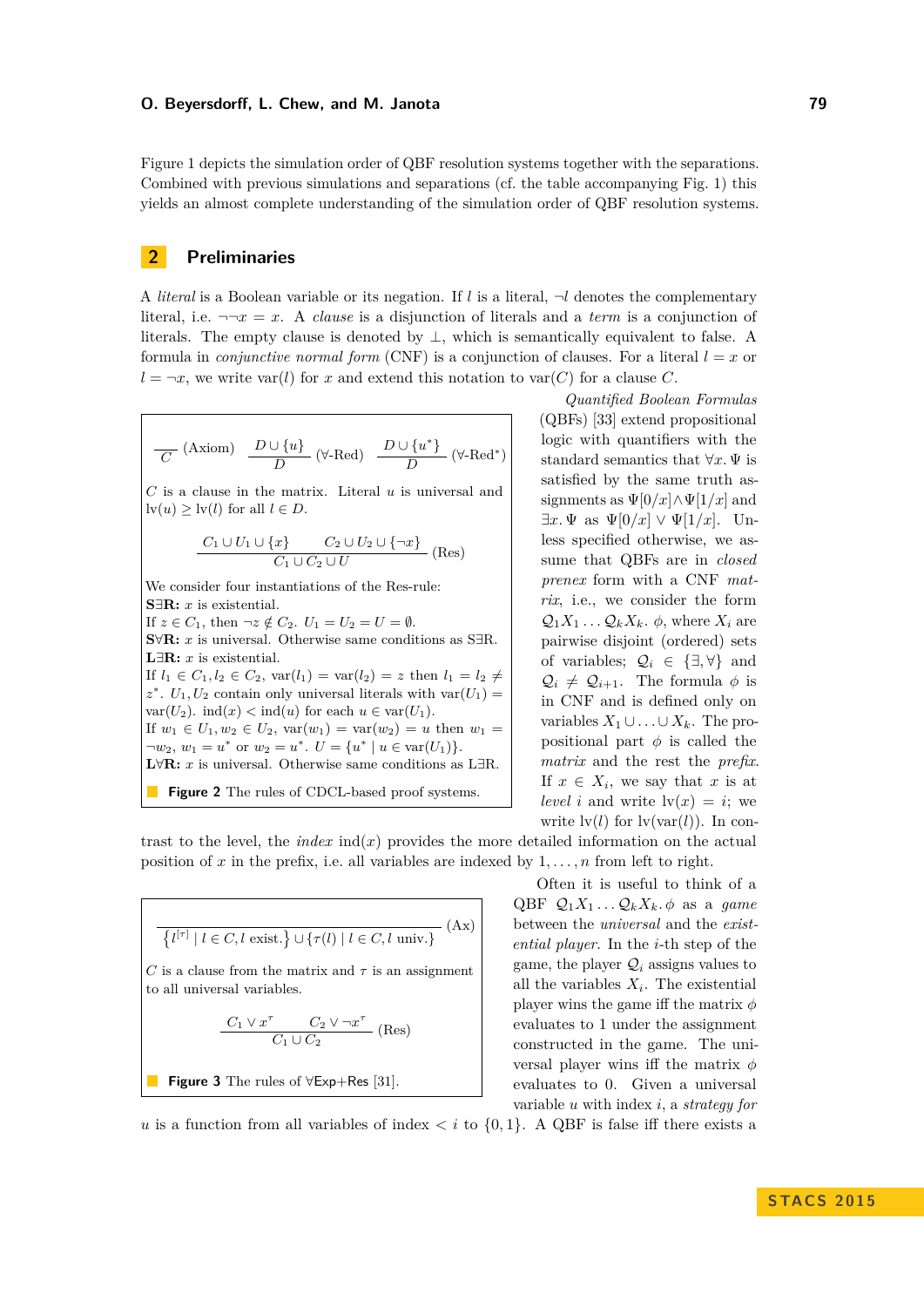*winning strategy* for the universal player, i.e. if the universal player has a strategy for all universal variables that wins any possible game [\[25\]](#page-13-13)[\[1,](#page-12-17) Sec. 4.2.2][\[37,](#page-13-14) Chap. 19].

A *proof system* [\[20\]](#page-12-0) for a language *L* over  $\Gamma$  is a poly-time computable function  $f : \Gamma^* \to \Gamma^*$ with  $rng(f) = L$ . If  $f(x) = y$  then x is called an f-proof for y. For  $L = QBF$  we speak of a *QBF proof system*. In our systems here, proofs are sequences of clauses; a *refutation* is a proof deriving ⊥. A proof system *S* for *L simulates* a proof system *P* for *L* if there exists a polynomial *p* such that for all *P*-proofs  $\pi$  of *x* there is an *S*-proof  $\pi'$  of *x* with  $|\pi'| \leq p(|\pi|)$ .

**Resolution-based calculi for QBF.** We now give a brief overview of the main existing resolution-based calculi for QBF. We start by describing the proof systems modelling *CDCL-*

<span id="page-4-0"></span>
$$
\overline{\{x^{[\tau]} \mid x \in C, x \text{ is existential}\}} \text{ (Ax)}
$$

*C* is a non-tautological clause from the matrix.

 $\tau = \{0/u \mid u$  is universal in *C*}, where the notation  $0/u$  for literals  $u$  is shorthand for  $0/x$  if  $u = x$  and  $1/x$  if  $u = \neg x$ .

 $\frac{x^{\tau} \vee C_1}{C_1 \cup C_2}$  (Resolution) *<sup>C</sup>* (Instantiation)

$$
inst(\tau, C)
$$

*τ* is an assignment to universal variables with  $\mathsf{rng}(\tau) \subseteq \{0,1\}.$ 

**Figure 4** The rules of IR-calc 
$$
[8]
$$
.

*based QBF solving*; their rules are summarized in Figure [2.](#page-3-0) The most basic and important system is *Q-resolution (*Q-Res*)* by Kleine Büning et al. [\[34\]](#page-13-2). It is a resolution-like calculus that operates on QBFs in prenex form with CNF matrix. In addition to the axioms, Q-Res comprises the resolution rule S∃R and universal reduction ∀-Red (cf. Fig. [2\)](#page-3-0).

*Long-distance resolution (*LD-Q-Res*)* appears originally in the work of Zhang and Malik [\[44\]](#page-13-15) and was formalized into a calculus by Balabanov and Jiang [\[3\]](#page-12-5). It merges complementary literals of a universal variable  $u$  into the special literal  $u^*$ . These special literals prohibit certain resolution steps. In particular, different literals of a universal variable *u* may be merged only if  $\text{lv}(x) < \text{lv}(u)$ , where  $x$  is the resolution variable.  $LD-Q$ -Res uses the rules L∃R, ∀-Red and ∀-Red<sup>∗</sup> .

*QU-resolution (*QU-Res*)* [\[43\]](#page-13-6) removes the restriction from Q-Res that the resolved variable must be an existential variable and allows resolution of uni-

versal variables. The rules of QU-Res are S∃R, S $\forall R$  and  $\forall$ -Red. LQU<sup>+</sup>-Res [\[4\]](#page-12-6) extends LD-Q-Res by allowing short and long distance resolution pivots to be universal, however, the pivot is never a merged literal z<sup>\*</sup>. LQU<sup>+</sup>-Res uses the rules L∃R, L∀R, ∀-Red and ∀-Red<sup>\*</sup>.

<span id="page-4-1"></span>Axiom and instantiation rules as in IRcalc in [Figure 4.](#page-4-0)  $\frac{x^{\tau \cup \xi} \vee C_1}{\mathsf{inst}(\sigma, C_1) \cup \mathsf{inst}(\xi, C_2)}$  (Res)  $dom(\tau)$ , dom( $\xi$ ) and dom( $\sigma$ ) are mutually disjoint.  $\mathsf{rng}(\tau) = \{0,1\}$  $\frac{C \vee b^{\mu} \vee b^{\sigma}}{C \vee b^{\xi}}$  (Merging)  $dom(\mu) = dom(\sigma)$ . *ξ* = {*c/u* | *c/u* ∈ *µ, c/u* ∈ *σ*} ∪  $\{*\prime u \mid c/u \in u, d/u \in \sigma, c \neq d\}$ **Figure 5** The rules of IRM-calc [\[8\]](#page-12-9).

The second type of calculi models *expansionbased QBF solving*. These calculi are based on *instantiation* of universal variables: ∀Exp+Res [\[31\]](#page-13-10), IR-calc, and IRM-calc [\[8\]](#page-12-9). All these calculi operate on clauses that comprise only existential variables from the original QBF, which are additionally *annotated* by a substitution to some universal variables, e.g.  $\neg x^{0/u_1 1/u_2}$ . For any annotated literal  $l^{\sigma}$ , the substitution  $\sigma$  must not make assignments to variables at a higher quantification level than *l*, i.e. if  $u \in \text{dom}(\sigma)$ , then *u* is universal and  $\mathrm{dv}(u) < \mathrm{dv}(l)$ . To preserve this invariant, we use the *auxiliary notation*  $l^{[\sigma]}$ , which for an existential literal *l* and an assignment  $\sigma$  to the universal variables filters out all assignments that are not permitted, i.e.  $l^{[\sigma]} = l^{\{c/u \in \sigma \mid \text{lv}(u) < \text{lv}(l)\}}$ .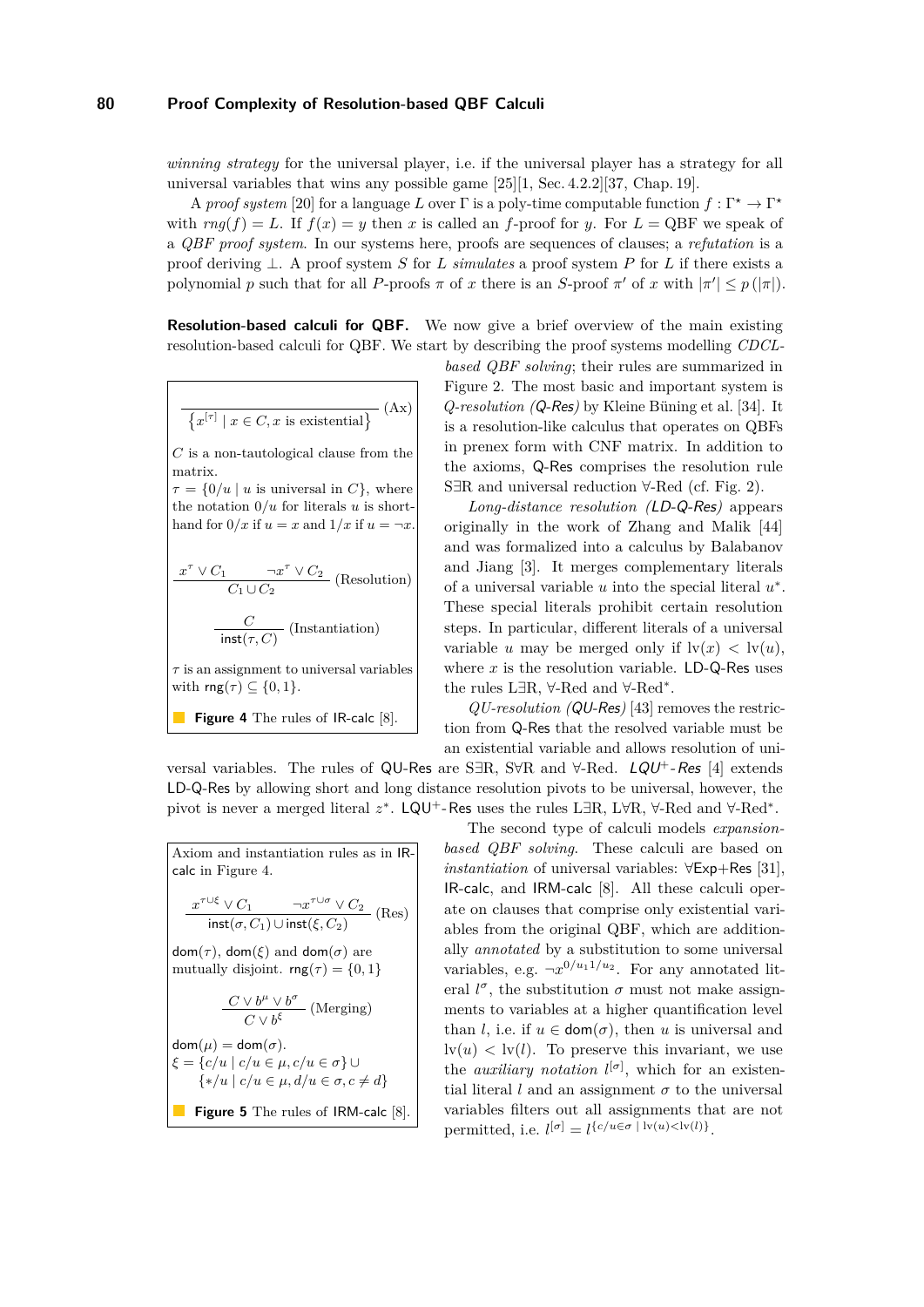The simplest instantiation-based calculus we consider is the calculus ∀Exp+Res, whose rules are presented in [Figure 3.](#page-3-1) The system IR-calc extends ∀Exp+Res by enabling partial assignments in annotations. To do so, we utilize the auxiliary operations of *completion* and *instantiation*. For assignments  $\tau$  and  $\mu$ , we write  $\tau \perp \mu$  for the assignment  $\sigma$  defined as follows:  $\sigma(x) = \tau(x)$  if  $x \in \text{dom}(\tau)$ , otherwise  $\sigma(x) = \mu(x)$  if  $x \in \text{dom}(\mu)$ . The operation *τ*  $\vee$  *μ* is called *completion* because *μ* provides values for variables not defined in *τ*. The operation is associative and therefore we can omit parentheses. For an assignment *τ* and an annotated clause C the function  $\text{inst}(\tau, C)$  returns the annotated clause  $\{l^{[\sigma \vee \tau]} \mid l^{\sigma} \in C\}.$ The system IR-calc is defined in [Figure 4.](#page-4-0)

The calculus IRM-calc further extends IR-calc by enabling annotations containing ∗. The rules of the calculus IRM-calc are presented in [Figure 5.](#page-4-1) The symbol ∗ may be introduced by the merge rule, e.g. by collapsing  $x^{0/u} \vee x^{1/u}$  into  $x^{*/u}$ . The calculus IR-calc p-simulates ∀Exp+Res as well as Q-Res. The calculus IRM-calc p-simulates IR-calc as well as LD-Q-Res [\[8\]](#page-12-9).

## **3 A lower bound in IR-calc for the formulas of Kleine Büning et al.**

Our first main result is a proof complexity analysis of a well-known family of formulas KBKF $(t)$  first defined by Kleine Büning et al. [\[34\]](#page-13-2). Here we prove that the KBKF $(t)$ formulas are hard for IR-calc, which is stronger than Q-Res (Cor. [16,](#page-9-1)[\[8,](#page-12-9) Thm 6]). This provides the first non-trivial lower bound for IR-calc, and further even separates the system from LD-Q-Res.

 $\triangleright$  **Definition 1** (Kleine Büning, Karpinski and Flögel [\[34\]](#page-13-2)). The formula KBKF(*t*) has prefix  $\exists y_0, y_{1,0}, y_{1,1} \forall x_1 \exists y_{2,0}, y_{2,1} \forall x_2 \dots \forall x_{t-1} \exists y_{t,0}, y_{t,1} \forall x_t \exists y_{t+1} \dots y_{t+t}$  and matrix clauses

$$
C_{-} = \{\neg y_{0}\}\n\qquad\nC_{0} = \{y_{0}, \neg y_{1,0}, \neg y_{1,1}\}\nC_{i}^{0} = \{y_{i,0}, x_{i}, \neg y_{i+1,0}, \neg y_{i+1,1}\}\nC_{i}^{1} = \{y_{i,1}, \neg x_{i}, \neg y_{i+1,0}, \neg y_{i+1,1}\}\n\qquad\n\text{for } i \in [t-1]\nC_{t}^{0} = \{y_{t,0}, x_{t}, \neg y_{t+1}, \dots, \neg y_{t+t}\}\nC_{t+i}^{1} = \{y_{t,1}, \neg x_{t}, \neg y_{t+1}, \dots, \neg y_{t+t}\}\nC_{t+i}^{1} = \{\neg x_{i}, y_{t+i}\}\n\qquad\n\text{for } i \in [t].
$$

Let us verify that the  $KBKF(t)$  formulas are indeed false QBFs and  $-$  at the same time  $$ provide some intuition about them. The existential player starts by playing  $y_0 = 0$  because of clause *C*−. Clause *C*<sup>0</sup> forces the existential player to set one of *y*1*,*0*, y*1*,*<sup>1</sup> to 0. Assume the existential chooses  $y_{1,0} = 0$  and  $y_{1,1} = 1$ . If the universal player tries to win, he will counter with  $x_1 = 0$ , thus forcing the existential player again to set one of  $y_{2,0}, y_{2,1}$  to 0. This continues for *t* rounds, leaving in each round a choice of  $y_{i,0} = 0$  or  $y_{i,1} = 0$  to the existential player, to which the universal counters by setting  $x_i$  accordingly. Finally, the existential player is forced to set one of  $y_{t+1}, \ldots, y_{2t}$  to 0. This will contradict one of the clauses  $C_{t+1}^0, C_{t+1}^1, \ldots, C_{2t}^0, C_{2t}^1$ , and the universal player wins.

It is clear from this explanation, that the existential player has exponentially many choices and the universal player likewise needs to uniquely counter to all these choices to win. The aim of this section is to show that IR-calc and therefore Q-Res in some sense need to go through all these exponentially many options in order to refute the formula, thus forcing IR-calc and Q-Res proofs of exponential size.

Syntactically, KBKF(*t*) are *existential Horn formulas*, i.e., they contain at most one positive existential literal per clause. In fact, they even have a stronger property: *C*<sup>−</sup> is the only clause without a head (a positive existential literal). We will strengthen this in the next lemma by a simple modification such that now all clauses have a head.

**Lemma 2.** We can transform every IR-calc refutation  $\pi$  of KBKF(*t*) into a IR-calc proof  $\pi'$  *of*  $y_0$  *from* KBKF(*t*)  $\setminus \{\neg y_0\}$ *. We perform this by: (i) deleting every instance of the axiom*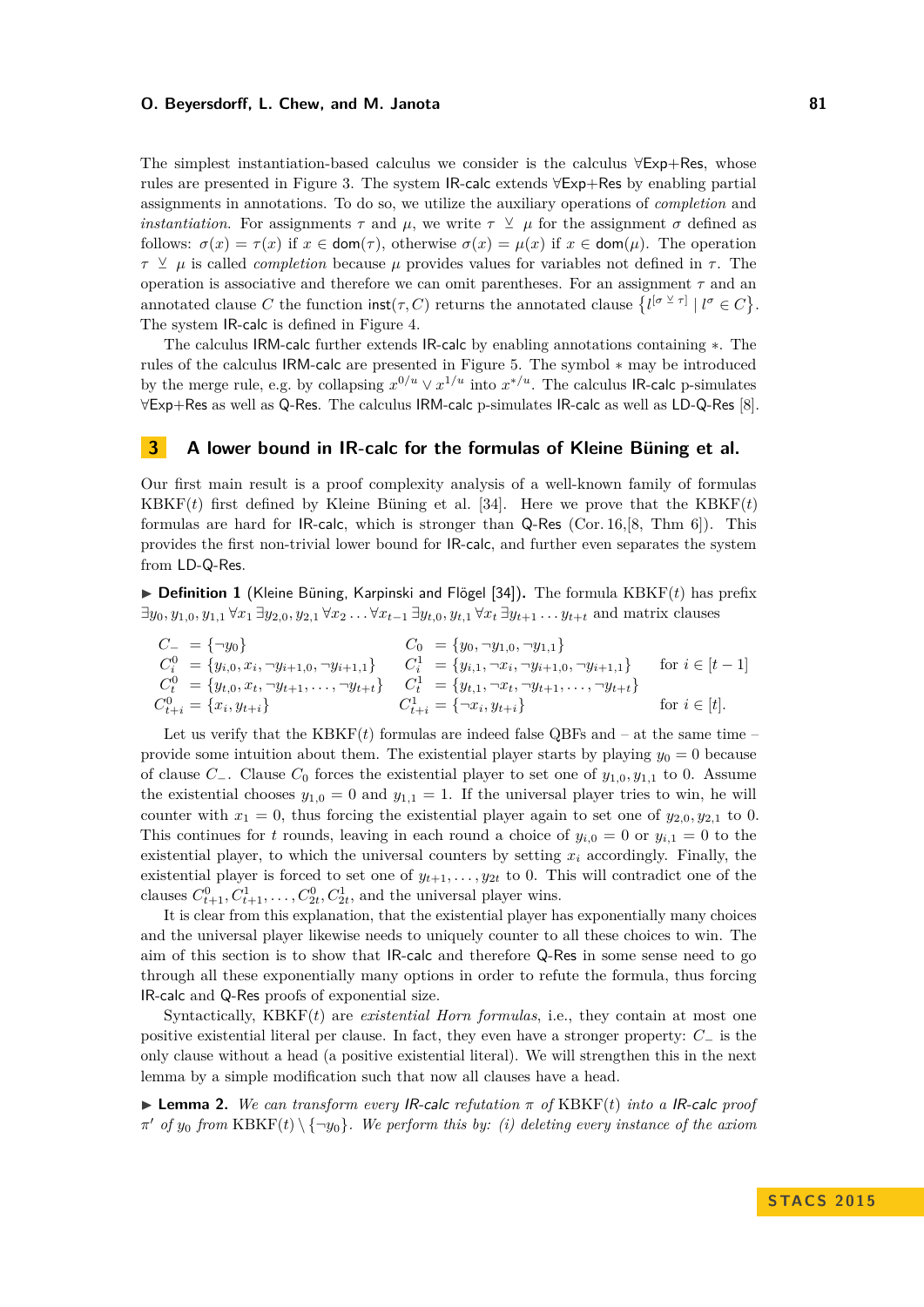${\lbrace \neg y_0 \rbrace}$ *; (ii) for every clause without a positive existential literal we add the literal*  $y_0$  *to the clause with the empty annotation.*

After this transformation, which preserves proof length, we can focus on proofs of  $y_0$  from KBKF $(t) \setminus \{\neg y_0\}$ . Exploiting that all axioms now contain exactly one positive literal we show a number of invariants, which hold for all clauses in all IR-calc proofs of the formulas.

**Example 3.** Let C be an annotated clause in an IR-calc proof of  $y_0$  from KBKF(t)  $\{\neg y_0\}$ . *Then the following invariants hold for C:*

- 1. C has exactly one positive literal  $y_{h,a}^A$  for  $h \leq t$  or  $y_h^A$  for  $h > t$  (or  $y_0$  with no annotation). *We call this unique literal the* head *of C and use the indices h and a also in the following invariants to denote its position as well as A for its annotation.*
- **2.** If, for some  $j \in [2t], b \in \{0,1\}$  and B some annotation,  $\neg y_{j,b}^B \in C$  (or  $\neg y_j^B \in C$ ), then *j > h. i.e. literals in the body are always at a higher quantification level than the head.*
- <span id="page-6-2"></span>**3.** If  $\neg y_{j,b}^B \in C$  (or  $\neg y_j^B \in C$ ), then  $A \cup \{a/x_h\} \subseteq B$ , where all extra annotations in B are *of the form*  $c_k/x_k$  *for*  $k > h$ *. This invariant acts vacuously for*  $h > t$  *where the clauses contain no negative literals.*
- <span id="page-6-0"></span>4. If  $\neg y_{j,b}^B \in C$  (or  $\neg y_j^B \in C$ ) then for all k,  $h \leq k < j$  (or  $h \leq k \leq t$ , when  $j > t$ ) there is  $c_k \in \{0, 1\}$  *such that*  $c_k / x_k \in B$ .
- <span id="page-6-1"></span>**5.** *If*  $\neg y_{j,b}^B \in C$  *with*  $j \le t$ *, then for*  $k \in [t], d \in \{0,1\}$  *and D some annotation, there is no*  $\neg y_{k,d}^D \in C$  *nor*  $\neg y_{t+k}^D \in C$  *such that*  $B \cup \{b/x_j\} \subseteq D$ .

We will now give the overall idea of our lower bound argument. For a clause *C* we define a set  $\Sigma(C)$  of annotations associated with *C*. Our lower bound argument then rests on counting the set  $\Sigma(C)$  as we progress through the proof. More precisely, we show that axioms have empty  $\Sigma$  and that instantiation steps do not change  $\Sigma$  at all. In a resolution step *D*<sub>1</sub> *D*<sub>2</sub>, the set  $\Sigma(C)$  either equals  $\Sigma(D_1) \cup \Sigma(D_2)$  or grows by exactly one new element. In some sense, we only make progress in the proof in the latter case, and we need exponentially many resolution steps of this kind. Putting everything together we find that by the end of the proof we must have collected all the exponentially many annotations in  $\Sigma(y_0)$ , implying an exponential lower bound to the proof length (Theorem [6\)](#page-7-1).

We now just give the skeleton of the formal argument. We start with the definition of  $\Sigma$ .

**Definition 4.** Let *C* be a clause in an IR-calc proof of  $y_0$  from KBKF(*t*)  $\{\neg y_0\}$ . We define the set  $\Sigma(C)$  of complete annotations (to all  $x_i$ ) by the following rules.

- **1.**  $\Sigma(C) = \emptyset$  when  $C = \{y_{t+j}^B\}$  *(type-1 clause)*.
- Assume now that *C* is not type-1 and has the head  $y_{h,a}^A$ .
- **2.**  $\Sigma(C) = \emptyset$  when some  $x_j$ ,  $j < h$  is not given a value in *A (type-2 clause)*.
- **3.** Otherwise *(type-3 clause)*,  $\Sigma(C)$  is defined by the following process of adding and removing assignments according to *C*, which now has complete annotations for each literal by Invariant [4.](#page-6-0) We start by initialising  $\Sigma(C)$  as all complete annotations *X* to  $x_1, \ldots, x_t$ such that  $A \cup \{a/x_h\} \subseteq X$  (if  $y_0$  is the head we add the complete set of annotations). For each  $\neg y_{j,b}^B \in C$  with  $j \leq t$  we remove from  $\Sigma(C)$  all complete annotations X such that  $B \cup \{b/x_j\} \subseteq X$ . Invariant [5](#page-6-1) ensures that annotations will not be deleted twice here. Finally, we remove annotations *B* for all  $y_j^B \in C$  with  $j > t$  (note that *B* is necessarily complete by Invariants [3](#page-6-2) and [4\)](#page-6-0).

For type-3 clauses  $C$ ,  $\Sigma(C)$  counts the complete annotations (and their corresponding literals) resolved away, negative literals are required to be removed and positive literals increase  $\Sigma$  because they can be used to remove a negative literal by resolving. It works by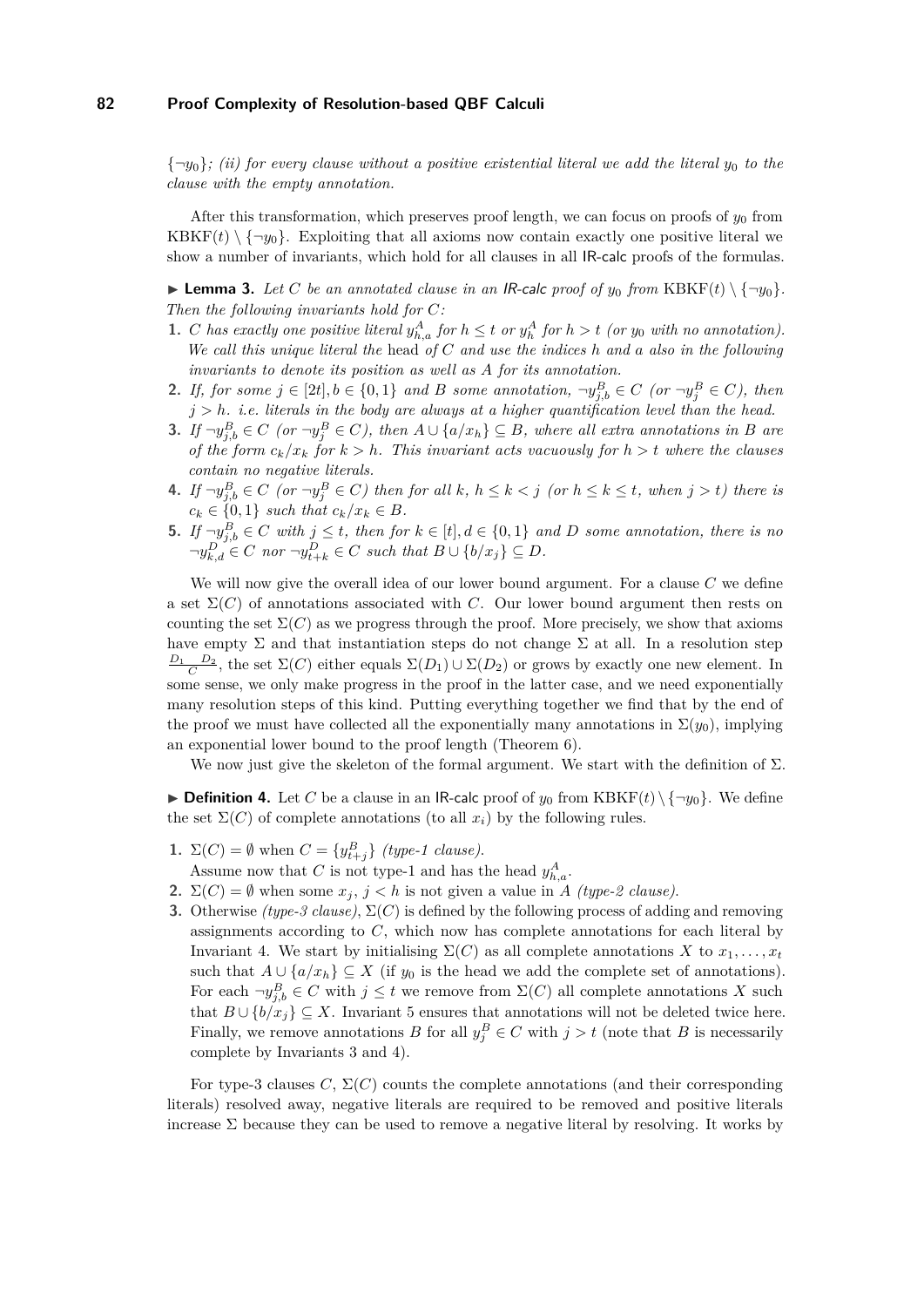making each  $y_{i,j}$  worth twice as much as  $y_{i+1,k}$  because of the  $C_i^j$  axioms. Types 1 and 2 are special cases.

The next lemma is the key to our lower bound.

- $\blacktriangleright$  **Lemma 5.** Let C be a clause in an IR-calc proof from KBKF(t) \  $\{\neg y_0\}$ .
- **1.** *If*  $C$  *is the instantiation of an axiom, then*  $\Sigma(C) = \emptyset$ *.*
- **2.** *If C is derived by instantiating D, then*  $\Sigma(C) = \Sigma(D)$ *.*
- **3.** Let C be derived by resolving  $D_1$  and  $D_2$ . Let  $\sqcup$  denote disjoint union. If  $D_1$  is a type-3 *clause that is resolved with the type-1 clause*  $D_2 = \{y_{t+j}^B\}$  *for*  $j > 0$  *and there is no*  $k > 0$ ,  $k \neq j$  such that  $\neg y_{t+k}^B \in D_1$ , then  $\Sigma(C) = \Sigma(D_1) \sqcup \Sigma(D_2) \sqcup \{B\} = \Sigma(D_1) \sqcup \{B\}.$  $Otherwise \Sigma(C) = \Sigma(D_1) \sqcup \Sigma(D_2).$

We can now deduce that all proofs of  $KBKF(t)$  in IR-calc are of at least exponential size.

<span id="page-7-1"></span> $\blacktriangleright$  **Theorem 6.** All proofs of KBKF(*t*) in IR-calc have length at least  $2^t$ .

Since IR-calc simulates Q-Res [\[8\]](#page-12-9), we get as a corollary the hardness of KBKF(*t*) for Q-Res as already stated in [\[34\]](#page-13-2).

I **Corollary 7.** *All proofs of* KBKF(*t*) *in* Q-Res *are of at least exponential size.*

As the formulas  $KBKF(t)$  are easy for long-distance and universal resolution [\[22,](#page-13-4) [43\]](#page-13-6) we obtain the following exponential separations.

<span id="page-7-0"></span>I **Corollary 8.** IR-calc *does neither simulate* LD-Q-Res *nor* QU-Res*.*

## <span id="page-7-3"></span>**4 Lower bounds for Q-Res and QU-Res via strategy extraction**

This section shows a new and conceptually very different lower bound for QU-Res (and thus for Q-Res). This lower bound constitutes in fact a new lower bound technique that is widely applicable (cf. Sec. [6\)](#page-10-1). We illustrate this technique here with an exponential lower bound for parity formulas in QU-Res. This provides a separation between QU-Res and ∀Exp+Res.

The lower bound argument hinges on strategy extraction, which is a widely used paradigm in QBF solving and proof systems. We recall that QU-Res admits strategy extraction via a computationally very restricted model, namely decision lists.

**Definition 9** (decision list [\[39\]](#page-13-16)). A *decision list*  $D = (t_1, c_1), \ldots, (t_n, c_n)$  is a finite sequence of pairs where  $t_i$  is a term and  $c_i \in \{0,1\}$  is a Boolean constant. Additionally, the last term is the empty term (equivalent to true). For an assignment  $\mu$ , a decision list  $D$  evaluates to  $c_i$ if *i* is the least index such that  $\mu \models t_i$ , in such case we say that  $(t_i, c_i)$  *triggers* under  $\mu$ .

Winning strategies in form of decision lists can be efficiently extracted from QU-Res proofs:

<span id="page-7-2"></span>I **Theorem 10** (Balabanov, Jiang, Widl [\[3,](#page-12-5) [4\]](#page-12-6))**.** *Given a* Q-Res *or* QU-Res *refutation π of QBF φ, there exists a winning strategy for the universal player for φ, such that each of its strategies for the universal variables is computable by a decision list of size polynomial in*  $|\pi|$ .

Balabanov et al. use a different form than decision lists, but it is semantically equivalent. We deem decision lists as more intuitive for our purposes. Note that that under our definition, a strategy for a universal variable may take as input outputs of strategy functions of smaller index (similarly as in the strategy construction by Goultiaeva et al. [\[25\]](#page-13-13)).

The general idea behind our lower bound technique is as follows. First, we observe that we can define a family of QBFs  $\phi_f$ , such that every winning strategy of the universal player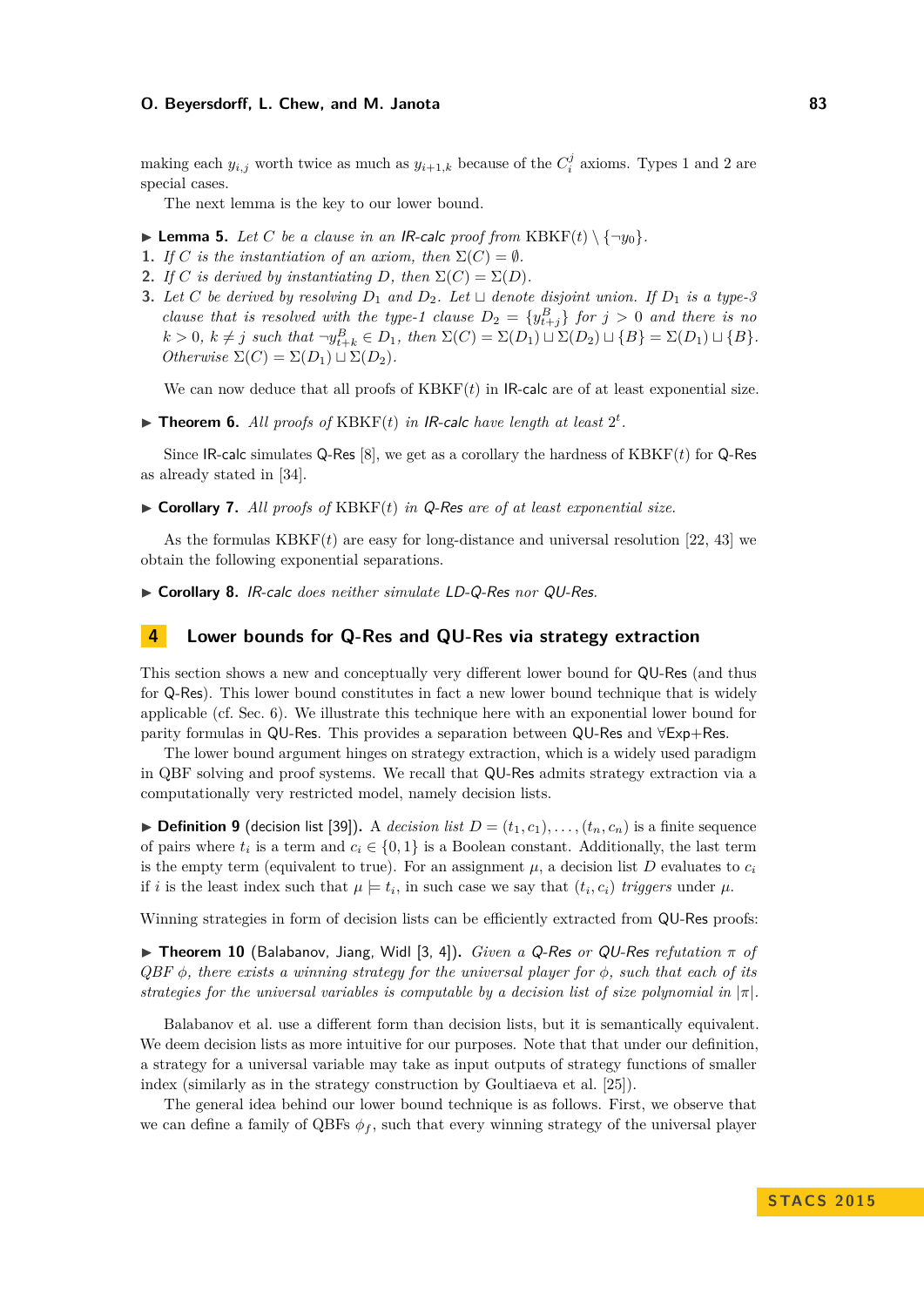must compute a unique Boolean function *f* (Lemma [12\)](#page-8-0). If we know that strategy extraction is possible by a weak computational model, say  $AC^0$ , we can carefully choose the Boolean formula  $\phi_f$  such that the unique winning strategy  $f$  cannot be computed by  $AC^0$  circuits. As the extracted strategy is polynomial in the proof, this implies a lower bound on the proof size. Thus we immediately turn circuit lower bounds to lower bounds for the proof size.

We will now implement this idea for the *parity function*  $\text{PARTY}(x_1, \ldots, x_n) = x_1 \oplus \cdots \oplus x_n$ , which is the classical example of a function not computable in  $AC^0$ .

<span id="page-8-1"></span>▶ Theorem 11 (Furst, Saxe, Sipser [\[23\]](#page-13-17), Håstad [\[26\]](#page-13-18)). PARITY ∉ AC<sup>0</sup>. In fact, every non*uniform family of bounded-depth circuits computing* Parity *is of exponential size.*

We first observe how to construct a QBF that forces a unique winning strategy.

<span id="page-8-0"></span>**► Lemma 12.** *Consider the QBF*  $\exists x_1, \ldots, x_n \forall z.$  ( $z \lor \phi_f$ )  $\land$  ( $\neg z \lor \neg \phi_f$ )*, where*  $\phi_f$  *is a propositional formula depending only on the variables*  $x_1, \ldots, x_n$ *. Let*  $f : 2^n \rightarrow \{0, 1\}$  *be a Boolean function that returns 1 iff*  $\phi_f$  *evaluates to true. Then there is a unique strategy for the universal player for z, which is*  $z \leftarrow f$ *.* 

We will now use this idea specifically for the parity function. Consider the QBF  $\Phi =$ ∃*X*∀*z*∃*T*. (*F*<sup>+</sup> ∧ *F*<sup>−</sup>) where *F*<sup>+</sup> is a CNF encoding of *z* ∨ PARITY(*X*) and *F*<sup>−</sup> encodes  $\neg z \vee \neg \text{PARTY}(X)$ . Both  $F^+$  and  $F^-$  use additional variables in *T*. More precisely, for  $N > 1$ define QPARITY<sub>N</sub> as follows. Let  $\operatorname{xor}(o_1, o_2, o)$  be the set of clauses  $\{\neg o_1 \lor \neg o_2 \lor \neg o, o_1 \lor \neg o_2 \lor \neg o$ *o*<sub>2</sub> ∨ ¬*o*, ¬*o*<sub>1</sub> ∨ *o*<sub>2</sub> ∨ *o*, *o*<sub>1</sub> ∨ ¬*o*<sub>2</sub> ∨ *o*<sup>1</sup>, which defines *o* to be *o*<sub>1</sub> ⊕ *o*<sub>2</sub>. Define QPARITY<sub>*N*</sub> as

 $\exists x_1,\ldots,x_N \forall z \exists t_2,\ldots,t_N. \ \text{xor}(x_1,x_2,t_2) \cup \bigcup_{i=3}^N \text{xor}(t_{i-1},x_i,t_i) \cup \{z \vee t_N, \neg z \vee \neg t_N\}.$ 

Note that since we want to encode parity in CNF, i.e. a bounded-depth formula, and PARITY  $\notin AC^0$ , we need to use further existential variables (recall that existential AC<sup>0</sup> characterises all of NP). Choosing existential variables  $t_i$  to encode the prefix sums  $x_1 \oplus \cdots \oplus x_i$ of the parity  $x_1 \oplus \cdots \oplus x_N$  provides the canonical CNF formulation of parity.

To use the lower bound of Theorem [11](#page-8-1) we need to verify that QU-Res enables strategy extraction in  $AC^0$ . This holds as decision lists can be turned into bounded-depth circuits.

<span id="page-8-2"></span>▶ **Lemma 13.** *If*  $f_D$  *can be represented as a polynomial-size decision list D, then*  $f_D$  ∈ AC<sup>0</sup>*.* 

**Proof.** Let  $S = \{i \mid (t_i, 1) \in D\}$  be the indices of all pairs in *D* with 1 as the second component. Observe that  $f_D$  evaluates to 1 under  $\mu$  iff one of the  $t_i$  with  $i \in S$  triggers under *µ*. For each  $t_i$  with  $i \in S$  construct a function  $f_i = t_i \wedge \bigwedge_{l=1}^{i-1} \neg t_l$ . Construct a circuit for the function  $\bigvee_{i \in S} f_i$ , which is equal to  $f_D$  and is computable in AC<sup>0</sup> as all  $t_i$  are just terms.

We can now put everything together and turn the circuit lower bound of Theorem [11](#page-8-1) into a lower bound for proof size in QU-Res.

<span id="page-8-3"></span> $\triangleright$  **Theorem 14.** *Any* QU-Res *refutation of* QPARITY<sub>N</sub> *is of exponential size in* N.

**Proof.** By Lemma [12](#page-8-0) there is a unique strategy for the variable  $z$  in  $\mathbf{Q} \mathbf{P} \mathbf{A} \mathbf{R} \mathbf{I} \mathbf{Y}_N$ , which is the Parity function on *N* variables. From Theorem [10,](#page-7-2) there is a polynomial-time algorithm for constructing a decision list  $D_N$  from any QU-Res refutation of QPARITY<sub>N</sub>. Such decision list can be converted in polynomial time into a circuit with bounded depth by Lemma [13.](#page-8-2) Hence, the decision list must be of exponential size in  $N$  due to Theorem [11.](#page-8-1)

In contrast to this lower bound, the parity formulas are easy in ∀Exp+Res.

<span id="page-8-4"></span>**► Lemma 15.** *The formulas* QPARITY<sub>N</sub> have polynomial-size  $\forall$  Exp+Res refutations.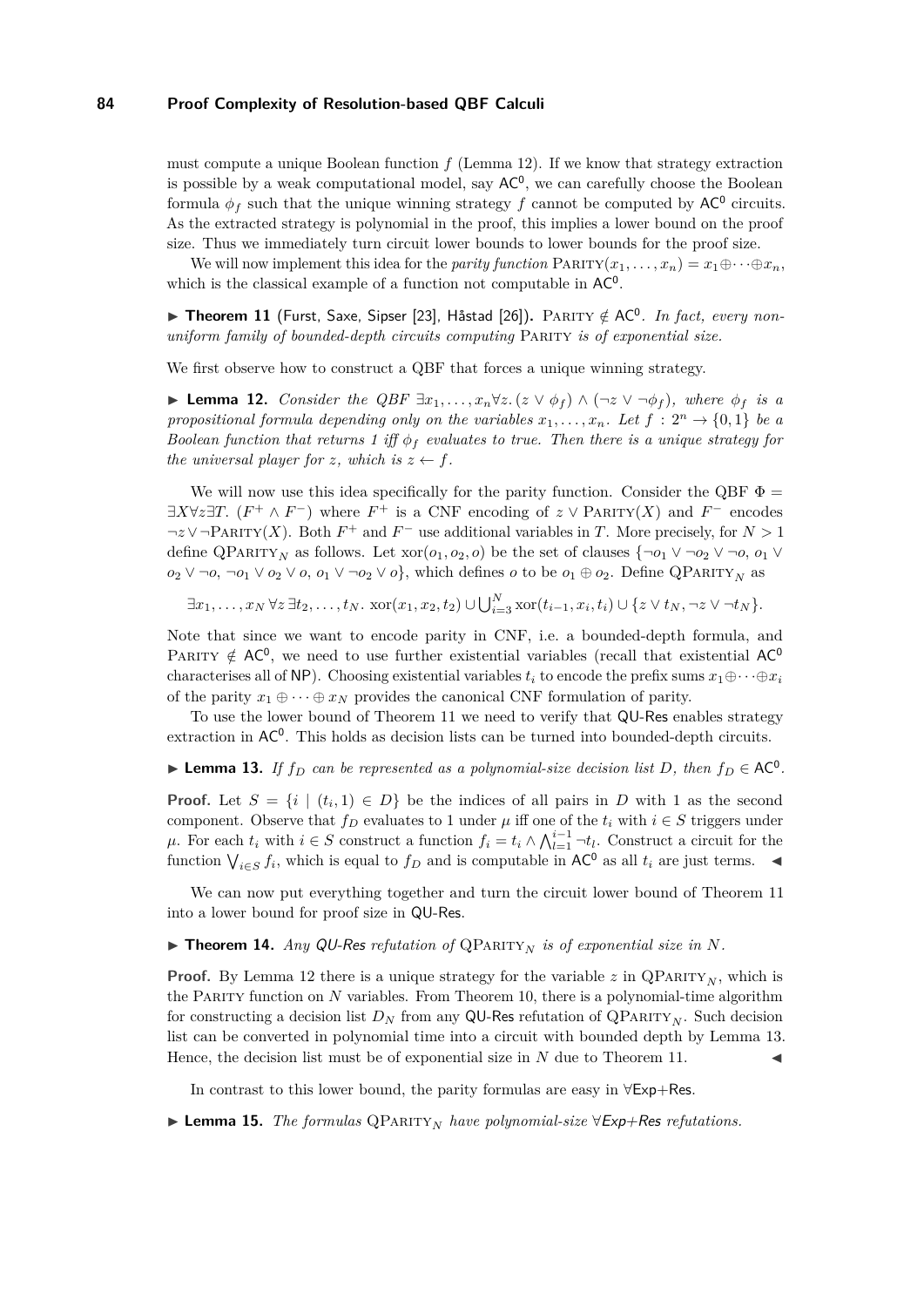**Proof sketch.** Expand *z* in both polarities, which generates the clauses xor $(x_1, x_2, t_2^{0/z})$ **From sketch.** Expand 2 in both polarities, which generates the clauses  $x_0$  ( $x_1, x_2, t_2$ )<br> $\bigcup_{i=3}^N x_0$   $(t_{i-1}^{0/z}, x_i, t_i^{0/z}) \cup \{t_N^{0/z}\}\$  and  $x_0(x_1, x_2, t_2^{1/z}) \cup \bigcup_{i=3}^N x_0$  $(t_{i-1}^{1/z}, x_i, t_i^{1/z}) \cup \{\neg t_N^{1/z}\}.$ Inductively, for  $i = 2, ..., N$  derive clauses representing  $t_i^{0/z} = t_i^{1/z}$ . This lets us derive a

contradiction using the clauses  $t_N^{0/z}$  and  $-t_N^{1/z}$  $\frac{1}{z}$  .

Theorem [14](#page-8-3) together with Lemma [15](#page-8-4) immediately give the following separations.

<span id="page-9-1"></span>I **Corollary 16.** Q-Res *and* QU-Res *do not simulate* ∀Exp+Res*,* IR-calc*,* IRM-calc*.*

This also has consequences for the complexity of strategy extraction in ∀Exp+Res.

I **Corollary 17.** *Winning strategies for* ∀Exp+Res *cannot be computed in* AC<sup>0</sup> *. This even holds when the system* ∀Exp+Res *is restricted to formulas with constant quantifier complexity.*

Note, however, that strategy extraction for IRM-calc is in P due to [\[8,](#page-12-9) Thm. 4].

# <span id="page-9-0"></span>**5 Extending the lower bound to LD-Q-Res and LQU**<sup>+</sup>**-Res**

We now aim to extend the lower bound from the previous section to stronger QBF proof systems using long-distance resolution. For this we cannot directly use the strategy extraction method from the last section. However, we will slightly modify the parity formulas and then reduce the hardness of those in the stronger systems to the hardness of QPARITY in Q-Res. As the modified formulas remain easy for ∀Exp+Res, these lower bounds imply many new separations between the proof systems involved.

We start by extending the lower bound to LD-Q-Res, which will provide a separation of LD-Q-Res and ∀Exp+Res. For this we consider a variant of the parity formulas from the last section. Let  $\text{xor}_l(o_1, o_2, o, z)$  be the set of clauses  $\{z \vee \neg o_1 \vee \neg o_2 \vee \neg o, z \vee o_1 \vee o_2 \vee \neg o, z \vee o_2 \vee \neg o$  $\neg o_1 \lor o_2 \lor o$ ,  $z \lor o_1 \lor \neg o_2 \lor o$  (xor<sub>l</sub> defines *o* to be equal to  $o_1 \oplus o_2$  if  $z = 0$ ). The formulas LQPARITY<sub>N</sub> are constructed from  $\mathbf{QP}$ ARITY<sub>N</sub> by replacing each occurrence of xor(...) by two copies  $\text{xor}_l(\ldots, z)$  and  $\text{xor}_l(\ldots, \neg z)$ . It is easy to verify that the same arguments as for QParity in Section [4](#page-7-3) also apply to LQParity, yielding:

<span id="page-9-3"></span>I **Proposition 18.** *The formulas* LQParity*<sup>N</sup> have polynomial-size* ∀Exp+Res *refutations, but require exponential-size* Q-Res *refutations.*

We now want to show that LQPARITY is hard for LD-Q-Res by arguing that long-distance steps do not help to refute these formulas. In the next two lemmas we will show that this actually applies to all QBFs Φ meeting the following condition.

**Definition 19.** We say that *z* is *completely blocked in a QBF*  $\Phi$ , if all clauses of  $\Phi$  contain the universal variable *z* and some existential literal *l* such that  $\text{lv}(z) < \text{lv}(l)$ .

I **Lemma 20.** *Let* Φ *be a QBF and z be completely blocked in* Φ*. Let further C be a clause derived from*  $\Phi$  *by* LD-Q-Res. If C contains some existential literal  $l$  such that  $\text{lv}(z) < \text{lv}(l)$ , *then*  $z \in C$  *or*  $\neg z \in C$ *, or*  $z^* \in C$ *.* 

<span id="page-9-2"></span>**I Lemma 21.** Let  $\Phi$  be a QBF such that z is completely blocked in  $\Phi$  and let  $\pi$  be a refutation *of* Φ *such that the variable z is* ∀*-reduced as early as possible. Then the derivation of the empty clause in*  $\pi$  *does not contain*  $z^*$  *in any of its clauses.* 

This enables us to prove the hardness of LQPARITY in LD-Q-Res.

 $\triangleright$  **Theorem 22.** *Any refutation of* LQPARITY<sub>N</sub> *in* LD-Q-Res *is exponential in* N.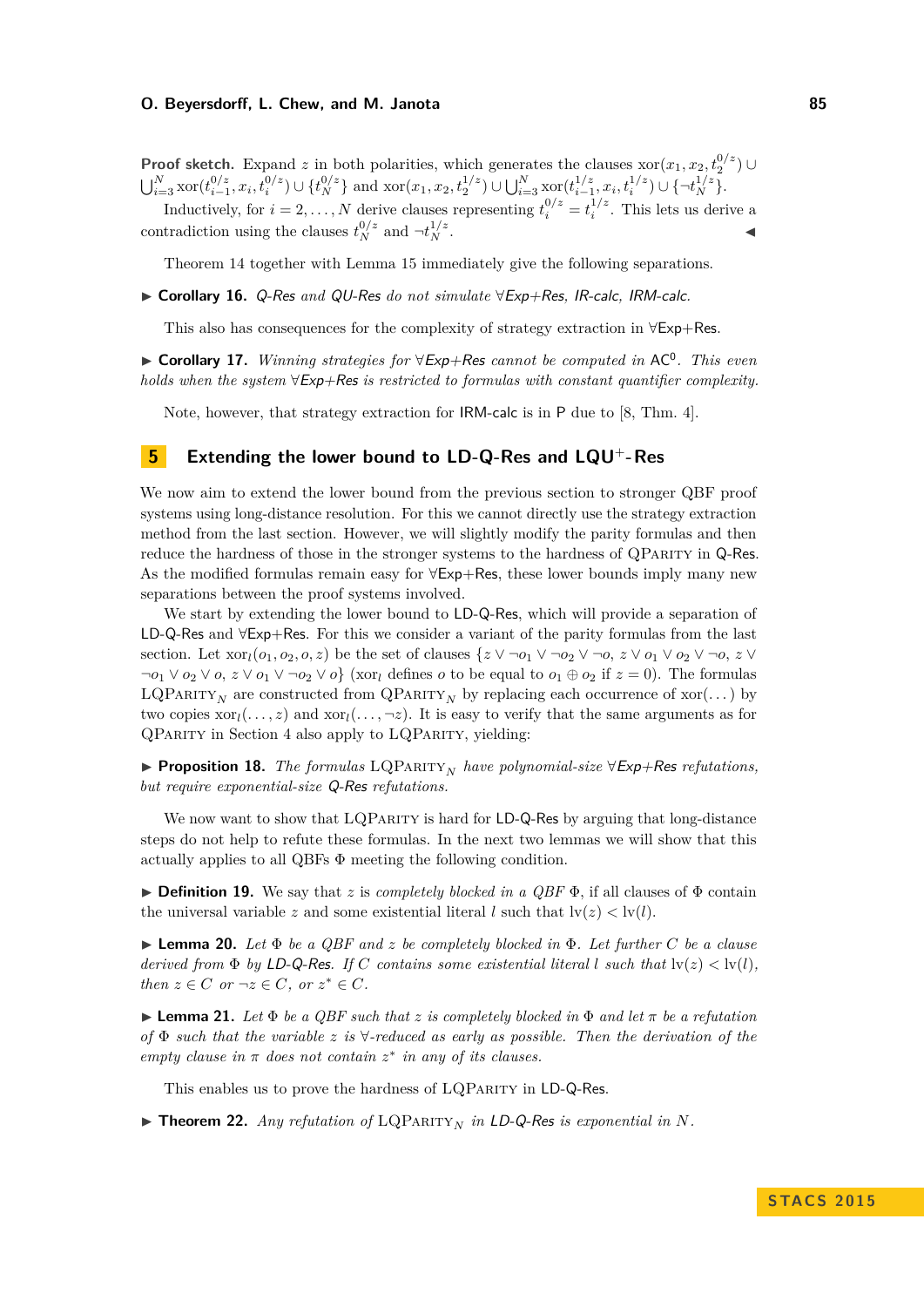**Proof.** Any LD-Q-Res refutation  $\pi$  can be in polynomial time translated into a refutation  $\pi'$ such that ∀-reductions are carried out as soon as possible (such a refutation has clauses that are equal to the clauses of  $\pi$  or some universal literals are missing). From Lemma [21,](#page-9-2) the derivation of  $\perp$  in  $\pi'$  contains no occurrences of the merged literal  $z^*$ , hence any such clauses can be removed from the refutation. Therefore  $\pi'$  is in fact also a Q-Res refutation. Hence,  $\pi$  must be exponential in *N* due to Proposition [18.](#page-9-3)

Our next goal is to extend the lower bound for the parity formulas for the system LQU+- Res, which enables both long-distance and universal resolution. For such we again modify the formula  $\mathbb{Q}$ PARITY, using a similar technique as in [\[4\]](#page-12-6). The trick is essentially to double the universal literals so they form tautological clauses when resolved. This way resolution on universal variables does not give any advantage.

We define formulas  $\text{QUPARTY}_N$  from  $\text{LQPARTY}_N$  as follows: replace the universal quantifier  $\forall z$  by two new quantifiers  $\forall z_1 \forall z_2$  and replace all occurrences of the literal z by *z*<sub>1</sub> ∨ *z*<sub>2</sub> and likewise of  $\neg z$  by  $\neg z_1$  ∨  $\neg z_2$ . It is clear that these formulas are false as the universal player should play both  $z_1$  and  $z_2$  as they would  $z$  in QPARITY. In a similar argument as for LQParity we now show that neither long-distance nor universal resolution steps help to refute QUPARITY

**Theorem 23.** QUPARITY<sub>N</sub> require exponential-size refutations in  $LQU^+$ -Res.

As QUPARITY<sub>N</sub> still remains easy for  $\forall$ Exp+Res in a proof similar to Lemma [15](#page-8-4) we get the following separations.

<span id="page-10-0"></span>I **Corollary 24.** LQU+-Res *does not simulate* ∀Exp+Res*,* IR-calc*, and* IRM-calc*.*

## <span id="page-10-1"></span>**6 Strategy extraction as a general lower bound technique**

The results of Sect. [4](#page-7-3) can be vastly generalised. We say that a QBF proof system *P* has *strategy extraction in complexity class* C if from each proof  $\pi$  of a QBF  $\varphi$ , a winning strategy for the universal player, i.e. strategies for all universal variables, can be computed from *π* in C.

Let *L* be a language in  $\sum_{k}^{p}$ /poly for some  $k \geq 0$ . Let  $L = \{x \in \sum^{\star} | \exists y_1 \forall y_2 \dots Q y_k, A(x, y) \},$ where *A* is a predicate computable in P*/*poly. We can thus compute *A* by a sequence of polynomial-size circuits  $A_n$ . The computation of each such circuit  $A_n$  can be described by a CNF  $C_n(\bar{x}, \bar{y}, \bar{w})$ , where  $\bar{x}$  are the propositional variables associated with the input *x*,  $\bar{y}_1, \ldots, \bar{y}_k$  are the propositional variables for the witnesses  $y_1, \ldots, y_k$ , and  $\bar{w}$  are auxiliary propositional variables describing the gates of the circuit *An*.

Now let  $\Phi_{L,n}(\bar{x}, \bar{y}_1, \ldots, \bar{y}_k, z, \bar{w}) = \exists \bar{x} \forall z \exists \bar{y}_1 \forall \bar{y}_2 \ldots Q \bar{y}_k \exists \bar{w}. (z \leftrightarrow C_n(\bar{x}, \bar{y}_1, \ldots, \bar{y}_k, \bar{w})).$ Clearly, this is a false QBF as it expresses that *x* is both in and outside *L*. Moreover, from the construction of the formula it is clear that the only winning strategy for the universal player is to play  $z = 1 - \chi_L(x)$ , where  $\chi_L$  is the characteristic function of *L*, and to supply arbitrary values for the remaining universal variables  $\bar{y}_2$  etc. Therefore each winning strategy for the universal player for Φ*<sup>L</sup>* will have to compute the characteristic function of *L*. This immediately yields conditional lower bounds for proof systems with strategy extraction:

<span id="page-10-2"></span> $\triangleright$  **Theorem 25.** Let P be QBF proof system with strategy extraction in P/poly. Then P is *not polynomially bounded, unless*  $PH \subseteq P/poly$ *.* 

Note that the assumption PH  $\mathcal{Q}$  P/poly is considered very weak. In fact, even NP∩coNP ⊆ P/poly is considered unlikely as factoring is in NP ∩ coNP. Also by the Karp-Lipton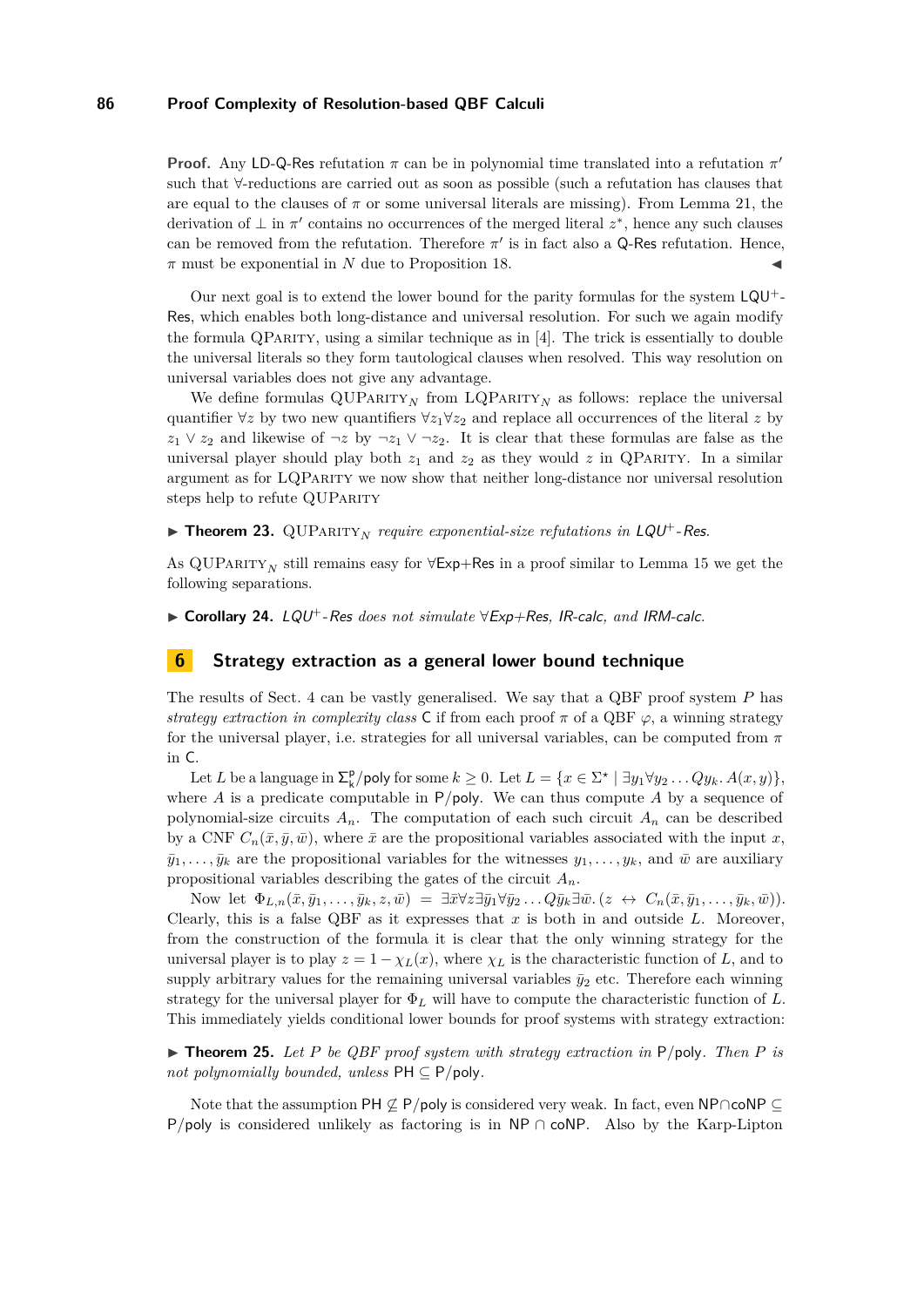theorem [\[32\]](#page-13-19),  $NP \subseteq P/poly$  implies that the polynomial hierarchy collapses to the second level, and there are even stronger Karp-Lipton collapse consequences known (cf. [\[18,](#page-12-18) [13\]](#page-12-19)).

Theorem [25](#page-10-2) can be applied e.g. to IRM-calc, which has strategy extraction in P [\[8\]](#page-12-9).

#### <span id="page-11-1"></span>I **Corollary 26.** IRM-calc *is not polynomially bounded unless* PH ⊆ P*/*poly*.*

If the proof system allows for strategy extraction via weaker models, then we can improve the conditional lower bounds to unconditional lower bounds, possibly even exponential. We exemplify this paradigm in our next results.

## <span id="page-11-0"></span> $\blacktriangleright$  **Theorem 27.** Let P be a QBF proof system.

- **1.** *Let P have strategy extraction in a complexity class* C *such that the non-uniform version of* C *is strictly weaker than* NP*/*poly*. Then P is not polynomially bounded.*
- **2.** If P has strategy extraction in  $AC^0$ , then P requires exponential-size proofs, even for *formulas of bounded quantifier complexity.*

Our previous Theorem [14](#page-8-3) is an instance of item 2 of Theorem [27.](#page-11-0) In contrast, we can show that the method of strategy extraction is not effective for ∀Exp+Res (and therefore neither for IR-calc nor IRM-calc), because all formulas that are potentially hard via the strategy extraction method are easy for ∀Exp+Res, similarly as in Lemma [15.](#page-8-4)

**Proposition 28.** For every language  $L \in P$ /poly the formulas  $\Phi_{L,n}$  have polynomial-size ∀Exp+Res *refutations.*

We remark that the same method of constructing short ∀Exp+Res proofs does not work once we have further universal or existential variables in the formulas, i.e. if *L* is a language from a level  $\Sigma_i^{\mathsf{p}}$  or  $\Pi_i^{\mathsf{p}}$  with  $i \geq 1$ .

## **7 Conclusion**

We have shown new lower bounds for Q-Res, IR-calc, LD-Q-Res and LQU<sup>+</sup>-Res, and thereby settled the relative complexity of the main resolution-based QBF calculi. This reveals an almost complete picture of the simulation order of these proof systems (cf. Fig. [1\)](#page-2-0). Most importantly, our results show striking separations between all proof systems modelling CDCLbased QBF solving vs. proof systems modelling expansion-based solving. This provides theoretical evidence that these two paradigms for QBF-solving are indeed complementary and should enhance the power of the solvers when carefully used in conjunction.

Two specific questions that remain open are to show explicit lower bounds for natural QBF formulas in IRM-calc and to fully explore the relationship of this system to universal resolution. With respect to lower bounds for IRM-calc we remark that it is easy to transfer classical resolution lower bounds to this system (e.g., use the existentially closed version of the pigeonhole principle) and thereby improve Corollary [26](#page-11-1) to an unconditional lower bound. However, it would be interesting to find meaningful classes of QBFs that are hard for IRM-calc. Regarding the relationship to universal resolution we leave open whether IRM-calc can simulate  $LQU^+$ -Res (but conjecture incomparability of the systems).

A more general and challenging open problem is to determine the extent of the applicability of our new lower bound method via strategy extraction. Here we have shown that this method is very effective for ∃∀∃-formulas in Q-Res, but fails for exactly these formulas in expansion-based systems as ∀Exp+Res and stronger. Is it possible to use the technique for different types of QBFs even for unconditional lower bounds for stronger QBF proof systems? On open question remains how these techniques apply to the recent systems Q(D)-resolution [\[42\]](#page-13-20) and QRAT [\[27\]](#page-13-21).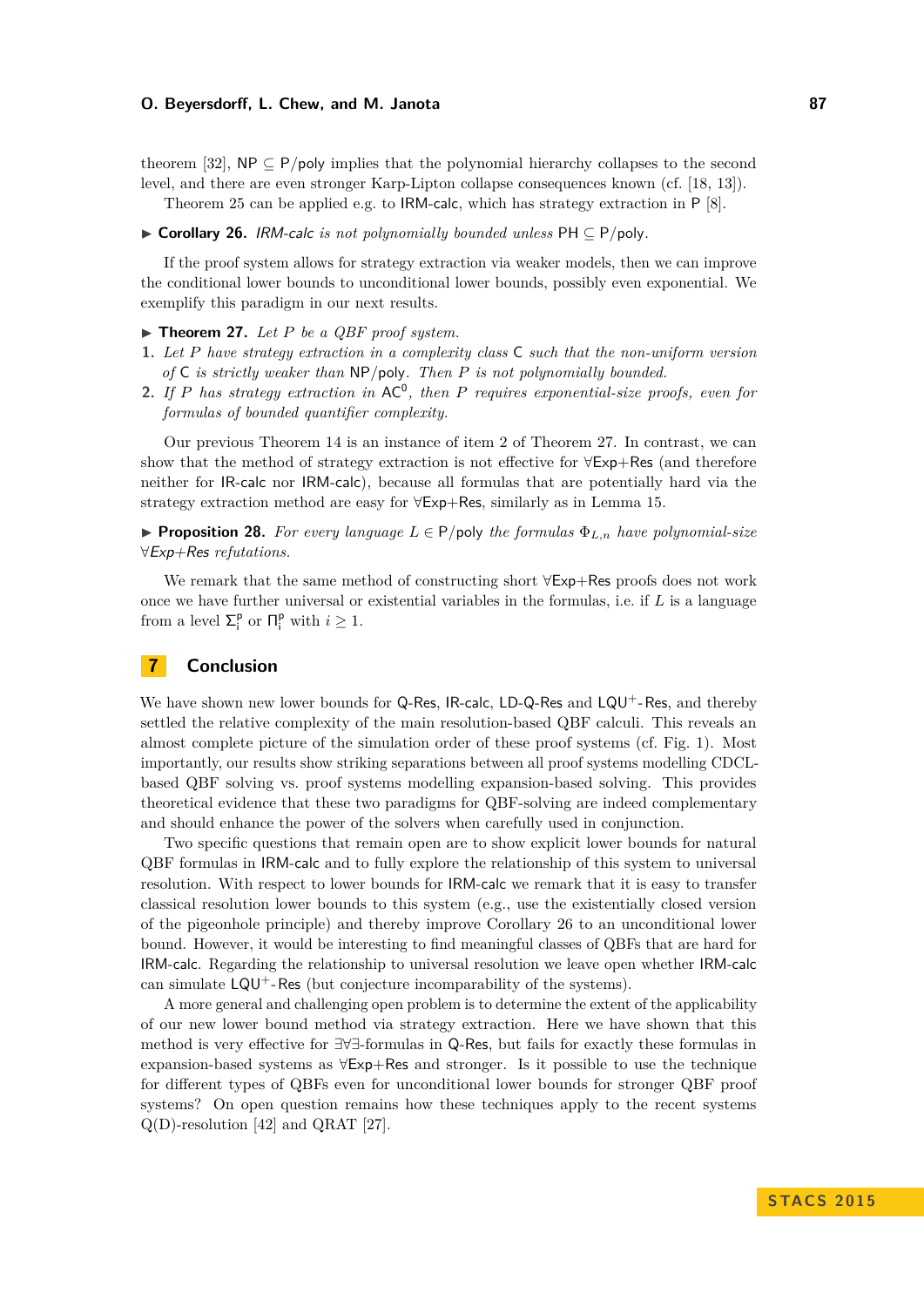**Acknowledgments** This work was partially supported by CMU-Portugal grant AMOS (CMUP-EPB/TIC/0049/2013), FCT grant POLARIS (PTDC/EIA-CCO/123051/2010), INESC-ID's multiannual PIDDAC funding PEst-OE/EEI/LA0021/2011, EPSRC grant EP/L024233/1, and a grant from the John Templeton Foundation. The second author was supported by a Doctoral Training Grant from EPSRC.

#### **References**

- <span id="page-12-17"></span>**1** Sanjeev Arora and Boaz Barak. *Computational Complexity – A Modern Approach*. Cambridge University Press, 2009.
- <span id="page-12-2"></span>**2** Albert Atserias and Sergi Oliva. Bounded-width QBF is PSPACE-complete. *J. Comput. Syst. Sci.*, 80(7):1415–1429, 2014.
- <span id="page-12-5"></span>**3** Valeriy Balabanov and Jie-Hong R. Jiang. Unified QBF certification and its applications. *Formal Methods in System Design*, 41(1):45–65, 2012.
- <span id="page-12-6"></span>**4** Valeriy Balabanov, Magdalena Widl, and Jie-Hong R. Jiang. QBF resolution systems and their proof complexities. In Sinz and Egly [\[41\]](#page-13-22), pages 154–169.
- <span id="page-12-14"></span>**5** Valeriy Balabanov, Magdalena Widl, and Jie-Hong R. Jiang. QBF resolution systems and their proof complexities. In *SAT*, pages 154–169, 2014.
- <span id="page-12-8"></span>**6** Marco Benedetti. Evaluating QBFs via symbolic Skolemization. In Franz Baader and Andrei Voronkov, editors, *LPAR*, volume 3452, pages 285–300. Springer, 2004.
- <span id="page-12-3"></span>**7** Marco Benedetti and Hratch Mangassarian. QBF-based formal verification: Experience and perspectives. *JSAT*, 5(1-4):133–191, 2008.
- <span id="page-12-9"></span>**8** Olaf Beyersdorff, Leroy Chew, and Mikoláš Janota. On unification of QBF resolution-based calculi. In *MFCS, II*, pages 81–93, 2014.
- <span id="page-12-10"></span>**9** Olaf Beyersdorff, Leroy Chew, and Karteek Sreenivasaiah. A game characterisation of tree-like Q-resolution size. In *LATA*. Springer, 2015.
- <span id="page-12-11"></span>**10** Olaf Beyersdorff, Nicola Galesi, and Massimo Lauria. A lower bound for the pigeonhole principle in tree-like resolution by asymmetric prover-delayer games. *Information Processing Letters*, 110(23):1074–1077, 2010.
- <span id="page-12-12"></span>**11** Olaf Beyersdorff, Nicola Galesi, and Massimo Lauria. A characterization of tree-like resolution size. *Information Processing Letters*, 113(18):666–671, 2013.
- <span id="page-12-13"></span>**12** Olaf Beyersdorff, Nicola Galesi, and Massimo Lauria. Parameterized complexity of DPLL search procedures. *ACM Transactions on Computational Logic*, 14(3), 2013.
- <span id="page-12-19"></span>**13** Olaf Beyersdorff and Sebastian Müller. A tight Karp-Lipton collapse result in bounded arithmetic. *ACM Transactions on Computational Logic*, 11(4), 2010.
- <span id="page-12-7"></span>**14** Armin Biere. Resolve and expand. In *SAT*, pages 238–246, 2004.
- <span id="page-12-20"></span>**15** Armin Biere, Marijn Heule, Hans van Maaren, and Toby Walsh, editors. *Handbook of Satisfiability*, volume 185 of *Frontiers in Artificial Intelligence and Applications*. IOS Press, 2009.
- <span id="page-12-16"></span>**16** Maria Luisa Bonet, Juan Luis Esteban, Nicola Galesi, and Jan Johannsen. On the relative complexity of resolution refinements and cutting planes proof systems. *SIAM J. Comput.*, 30(5):1462–1484, 2000.
- <span id="page-12-1"></span>**17** Samuel R. Buss. Towards NP-P via proof complexity and search. *Ann. Pure Appl. Logic*, 163(7):906–917, 2012.
- <span id="page-12-18"></span>**18** Jin-Yi Cai.  $S_2^p \subseteq ZPP^{NP}$ . *Journal of Computer and System Sciences*, 73(1):25–35, 2007.
- <span id="page-12-15"></span>**19** Stephen A. Cook and Phuong Nguyen. *Logical Foundations of Proof Complexity*. Cambridge University Press, 2010.
- <span id="page-12-0"></span>**20** Stephen A. Cook and Robert A. Reckhow. The relative efficiency of propositional proof systems. *The Journal of Symbolic Logic*, 44(1):36–50, 1979.
- <span id="page-12-4"></span>**21** Uwe Egly, Martin Kronegger, Florian Lonsing, and Andreas Pfandler. Conformant planning as a case study of incremental QBF solving. *CoRR*, abs/1405.7253, 2014.